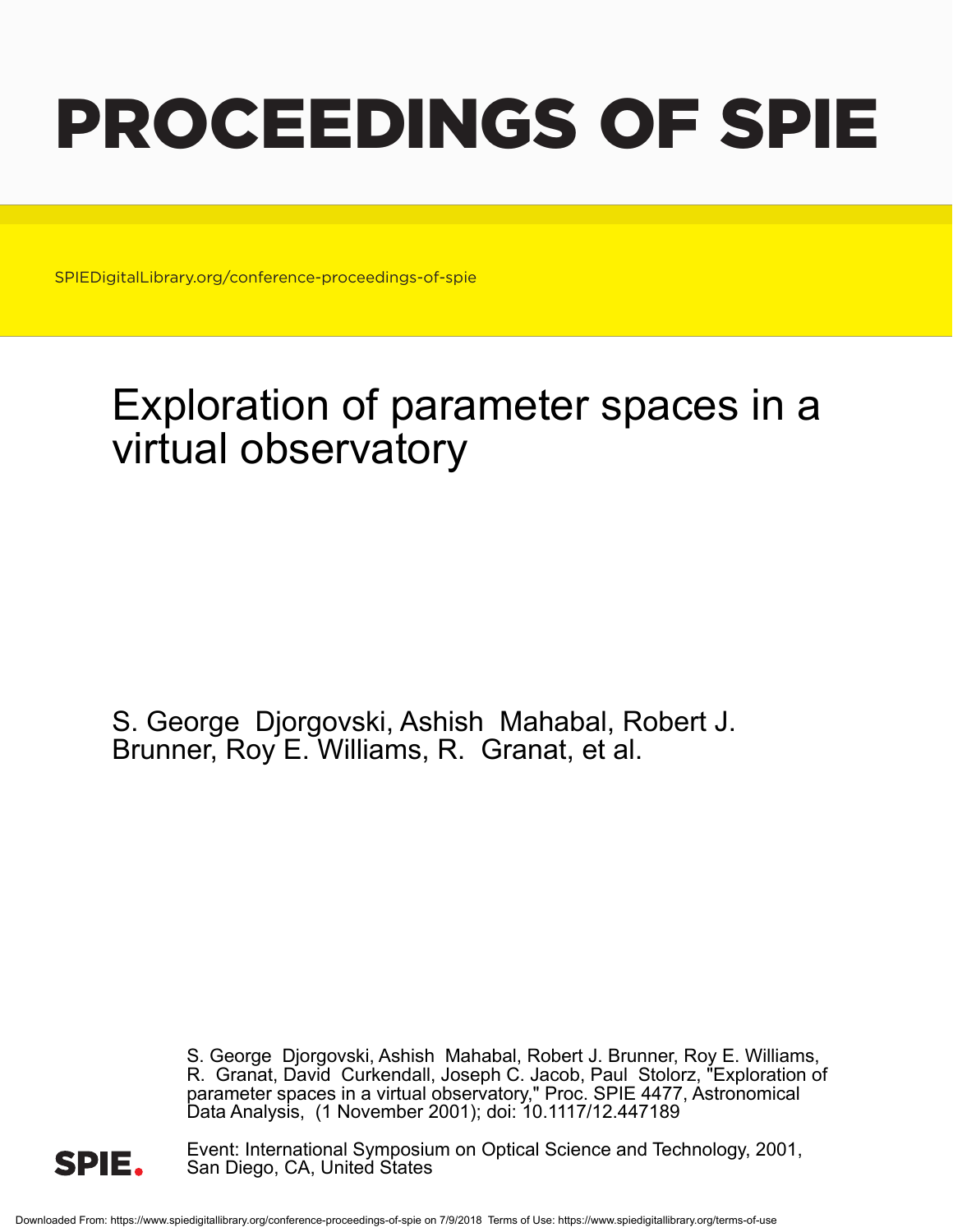## Exploration of Parameter Spaces in a Virtual Observatory

S.G. Djorgovski<sup>a</sup>, A. Mahabal<sup>a</sup>, R. Brunner<sup>a</sup>, R. Williams<sup>a</sup>,

R. Granat<sup>b</sup>, D. Curkendall<sup>b</sup>, J. Jacob<sup>b</sup>, P. Stolorz<sup>b</sup>

a Palomar Observatory, Caltech, Pasadena, CA, 91125, USA

 $<sup>b</sup>$  Jet Propulsion Laboratory, Pasadena, CA, 91109, USA</sup>

#### ABSTRACT

Like every other field of intellectual endeavor, astronomy is being revolutionised by the advances in information technology. There is an ongoing exponential growth in the volume, quality, and complexity of astronomical data sets, mainly through large digital sky surveys and archives. The Virtual Observatory (VO) concept represents a scientific and technological framework needed to cope with this data flood. Systematic exploration of the observable parameter spaces, covered by large digital sky surveys spanning a range of wavelengths, will be one of the primary modes of research with a VO. This is where the truly new discoveries will be made, and new insights be gained about the already known astronomical objects and phenomena. We review some of the methodological challenges posed by the analysis of large and complex data sets expected in the VO-based research. The challenges are driven both by the size and the complexity of the data sets (billions of data vectors in parameter spaces of tens or hundreds of dimensions), by the heterogeneity of the data and measurement errors, including differences in basic survey parameters for the federated data sets (e.g. , in the positional accuracy and resolution, wavelength coverage, time baseline, etc.), various selection effects, as well as the intrinsic clustering properties (functional form, topology) of the data distributions in the parameter spaces of observed attributes. Answering these challenges will require substantial collaborative efforts and partnerships between astronomers, computer scientists, and statisticians.

Keywords: Virtual Observatory, Clustering Analysis, Data Mining, Digital Sky Surveys, Parameter Spaces

#### 1. INTRODUCTION: THE VIRTUAL OBSERVATORY CONCEPT

Observational astronomy is undergoing a paradigm shift. This revolutionary change is driven by the enormous technological advances in telescopes and detectors (e.g. ,large digital arrays) , the exponential increase in computing capabilities, and the fundamental changes in the observing strategies used to gather the data. In the past, the usual mode of observational astronomy was that of a single astronomer or small group performing observations of a small number of objects (from single objects and up to some hundreds of objects). This is now changing: large digital sky surveys over a range of wavelengths, from radio to x-rays, from space and ground are becoming the dominant source of observational data. Data-mining of the resulting digital sky archives is becoming a major venue of the observational astronomy. The optimal use of the large ground-based telescopes and space observatories is now as a follow-up of sources selected from large sky surveys. This trend is bound to continue, as the data volumes and data complexity increase. The very nature of the observational astronomy is thus changing rapidly.

The existing surveys already contain many Terabytes of data, from which catalogs of many millions, or even billions of objects are extracted. For each object, some tens or even hundred parameters are measured, most (but not all) with quantifiable errors. Some of these data sets are described by Brunner et al. (2001b). Forthcoming projects and sky surveys are expected to deliver data volumes measured in Petabytes. A major new area for exploration will be in the time domain (cf. Paczyński 2000), with a number of ongoing or forthcoming surveys aiming to map large portions of the sky in a repeated fashion, down to very faint flux levels. These synoptic surveys will be generating Petabytes of data, and they will open a whole new field of searches for variable astronomical objects.

Every astronomical observation and every survey covers a portion of the observable parameter space, whose axes include the area coverage, wavelength coverage, limiting flux, etc., and with a limited resolution in angular scales, wavelength, temporal baseline, etc. Each one represents a partial projection of the observable universe, limited by the observational or survey parameters (e.g., pixel sampling, beam size, filters, etc.). Federating multiple surveys

Send all correspondence to S.G. Djorgovski, e-mail: george@astro.caltech.edu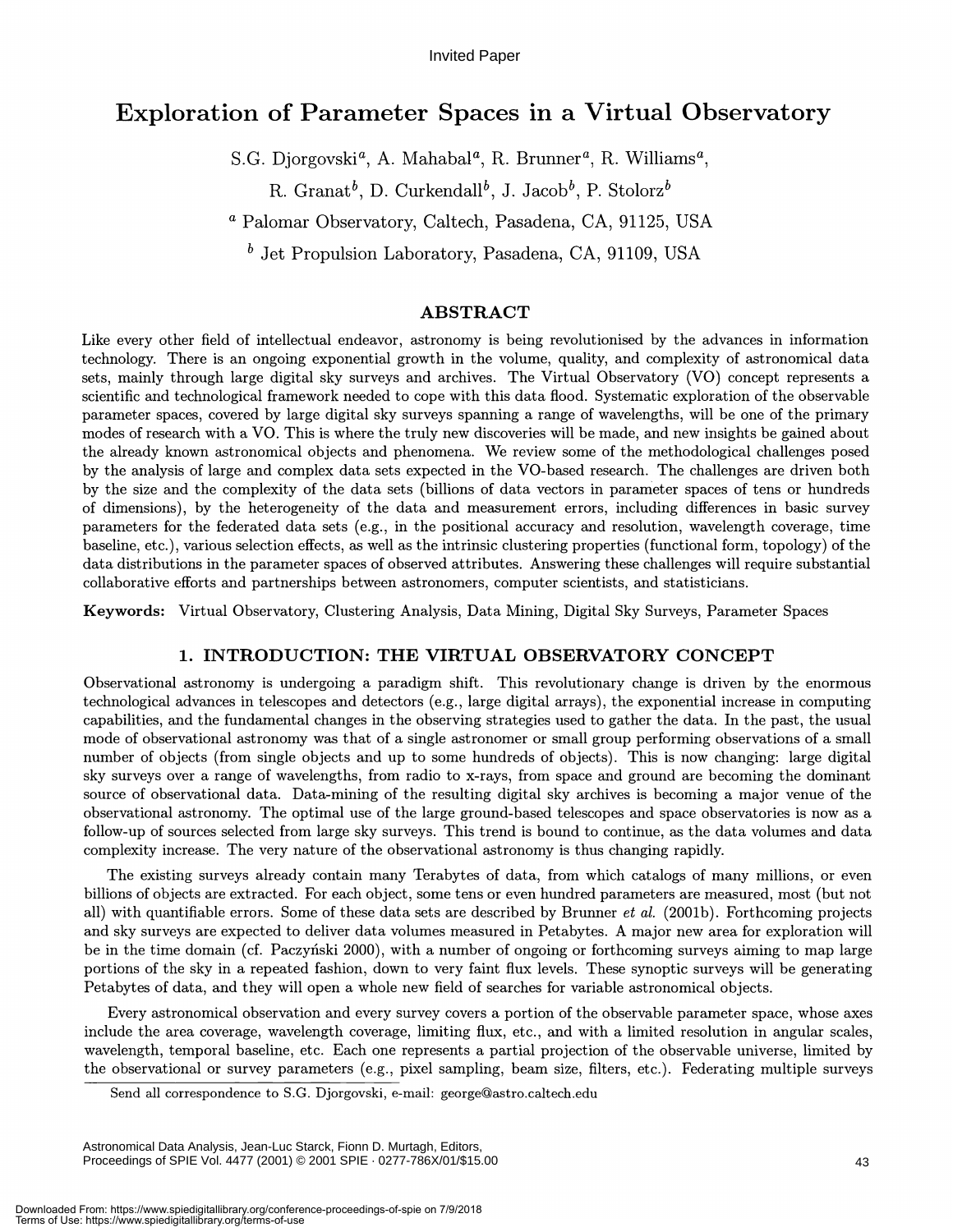sampling different portions of the observable parameter space thus provides a much more complex, but also a more complete view of the physical universe.

This great richness of information is hard to translate into a derived knowledge and physical understanding. Questions abound: How do we effectively explore datasets comprising hundreds of millions or billions of objects each with hundreds of attributes? How do we objectively classify the detected sources to isolate subpopulations of astrophysical interest, and quantify their properties? How do we identify correlations and anomalies within the data sets? How do we use the data to constrain astrophysical interpretation, which often involve highly non-linear parametric functions derived from fields such as physical cosmology, stellar structure, or atomic physics? How do we match these complex data sets with equally complex numerical simulations, and how do we evaluate the performance of such models? And equally important, what are the limits of our current knowledge imposed by the existing data?

The key task is now to enable an efficient and complete scientific exploitation of these enormous data sets. Similar situations exist in many other fields of science and applied technology today. This poses many technical and conceptual challenges, and it may lead to a whole new methodology of doing science in the information-rich era.

In order to cope with this data flood, the astronomical community started a grassroots initiative, the National (and ultimately Global) Virtual Observatory. A Virtual Observatory would federate numerous large digital sky archives, provide the information infrastructure and standards for ingestion of new data and surveys, and develop the computational and analysis tools with which to explore these vast data volumes. Responding to this urgent need, the National Academy of Science Astronomy and Astrophysics Survey Committee, in its new decadal survey, Astronomy and Astrophysics in the New Millennium (McKee, Taylor, et al. 2001) recommends, as a first priority, the establishment of a National Virtual Observatory (NVO). Recognising the ultimately international/global nature of this concept, we will hereafter refer to it simply as a Virtual Observatory (VO).

The VO would provide new opportunities for scientific discovery that were unimaginable just a few years ago. Entirely new and unexpected scientific results of major significance will emerge from the combined use of the resulting datasets, science that would not be possible from such sets used singly. In the words of a White Paper (2001), the VO will serve as an engine of discovery for astronomy.

Implementation of the VO involves significant technical challenges on many fronts, including database architecture, archive federation, standardisation of metadata, data formats, and exchange protocols, and above all, data analysis and understanding. This will include data mining, visualisation, novel statistical techniques, etc.

A number of reviews and contributed papers relevant for the subject can be found in the volumes edited by Brunner et al. (2001) and Banday et al. (2001), and in these Proceedings. Here we review some of the novel scientific directions and technical challenges posed by a general research function of the VO, the exploration of large data parameter spaces derived from massive digital sky surveys.

#### 2. EXPLORATION OF PARAMETER SPACES: A SYSTEMATIC APPROACH TO DISCOVERY

Every astronomical data set, from individual measurements, images, or spectra, to large digital sky surveys, covers some finite portion of the observable parameter space, and is thereby limited in its descriptive power.

Some axes of the observable parameter space are obvious and well understood: the flux limit (depth), the solid angle coverage, and the range of wavelengths covered (or spectra) . Others include the limiting surface brightness (over a range of angular scales) , angular resolution, wavelength resolution, polarization, and especially variability over a range of time scales (or more generally, temporal power spectra) ; all of them applying at any wavelength, and again as a function of the limiting flux. In some cases (e.g., the Solar system, Galactic structure) apparent and proper motions of objects are detectable, adding additional information axes. For well-resolved objects (e.g., galaxies) , there should be some way to quantify the image morphology as one or more parameters. And then, then there are the non-electromagnetic information channels, e.g., neutrinos, gravity waves, cosmic rays ... The observable parameter space is enormous!

Every astronomical observation or data set, large digital sky surveys included, samples only a small portion of this grand observable parameter space, usually covering only some of the axes and only with a limited dynamical range along each axis. Every survey is also subject to its own selection and measurement limits, e.g., limiting fluxes, surface brightness, angular resolution, spectroscopic resolution, sampling and baseline for variability if multiple epoch observations are obtained, etc. Surveys thus represent hypervolumes in the observable parameter space, delimited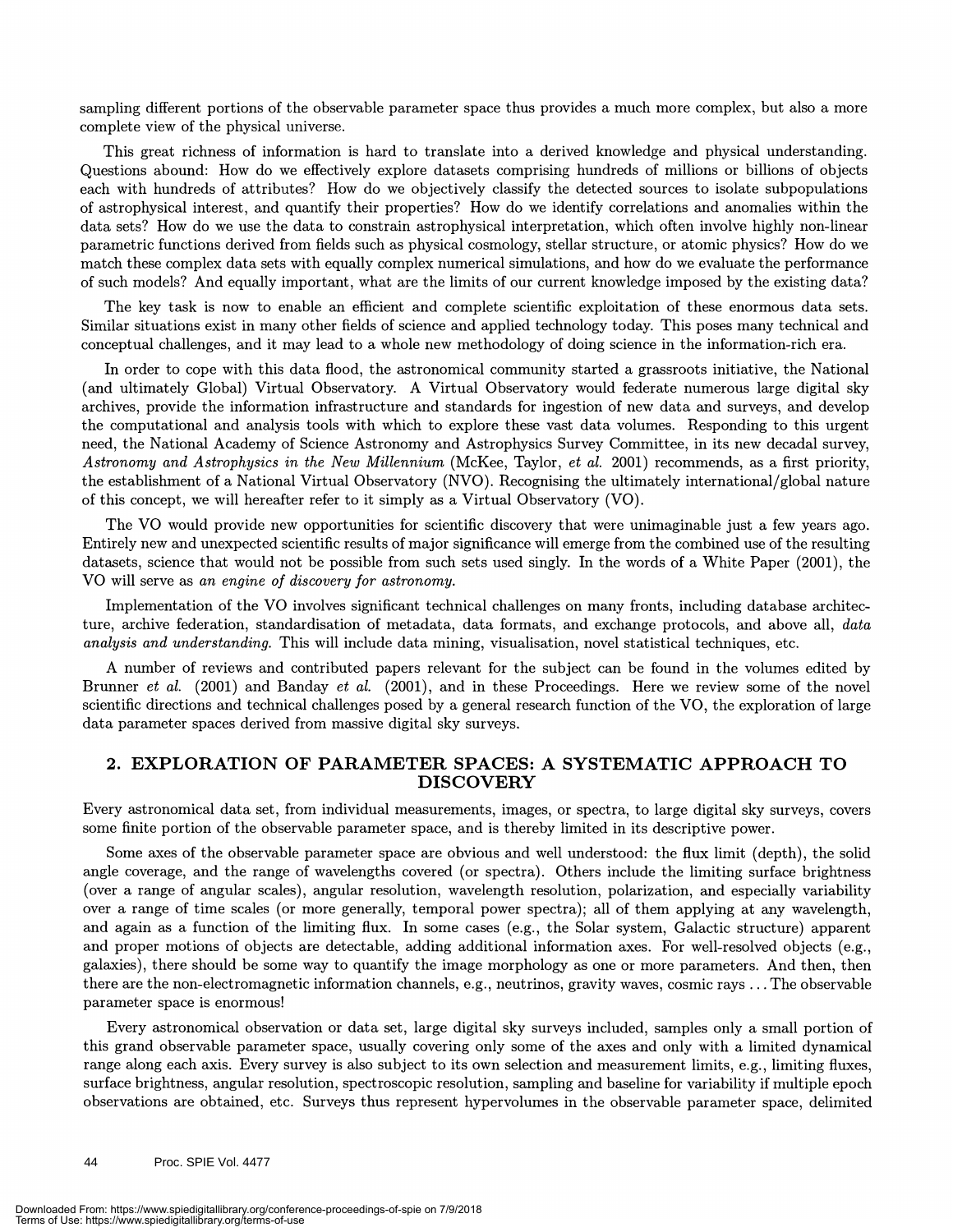by the survey parameters. Individual sources represent data points (or vectors) in this multidimensional space, and are detected if they fall within one or more of the surveyed volumes.

We can thus, in principle, measure a huge amount of information arriving from the universe, and so far we have sampled well only a relatively limited set of sub-volumes of this large, observable parameter space. We have a much better coverage along some axes than others: for example, we have fairly good sky surveys in the visible, NIR, and radio; more limited all-sky surveys in the x-ray and FIR regimes; etc. Likewise, some gaps in the coverage are glaring: for example, it would be great to have an all-sky survey at the FIR and sub-mm wavelengths, reaching to the flux levels we are accustomed to in the visible or radio surveys, and with an arcsecond-level angular resolution; this is currently technically difficult and prohibitively expensive, but it is possible. The whole time domain is another great potential growth area. Some limits are simply technological or practical (e.g. ,the cost issues) ; but some are physical, e.g., the quantum noise limits, or the opacity of the Galactic ISM.

Historically, the concept of the systematic exploration of the universe through a systematic study of the observable parameter space was pioneered by Fritz Zwicky, starting in 1930's (see, e.g., Zwicky 1957). While his methodology and approach did not find many followers, the core of the important ideas was clearly there. Zwicky was limited by the technology available to him at the time; probably he would have been a major developer and user of a VO today! Another interesting approach was taken by Harwit (1975; see also Harwit & Hildebrand 1986), who examined the limits and selection effects operating on a number of axes of the observable parameter space, and tried to estimate the number of fundamental new ("class A" ) astrophysical phenomena remaining to be discovered. While one could argue with the statistics, philosophy, or details of this analysis, it poses some interesting questions and offers a very general view of our quest to understand the physical universe.

So, it is not just the space we want to study; it is the observable parameter space, as a means of encoding systematically our empirical knowledge about the universe. Much of the total observable parameter space which is in principle (i.e. , technologically) available to us is still very poorly sampled: astronomy is far from being a finished science!

The unexplored regions of the parameter space are our Terra Incognita, which we should explore systematically, and where we have our best chance to uncover some previously unknown types of objects or astrophysical phenomena<br>— as well as reach a better understanding of the already known ones. This is an ambitious, long-term program, even with a relatively limited coverage of the observable parameter space we already have in hand it is possible to make some significant advances.

A complete parameter space representation of our measured coverage of the universe is naturally enabled by a VO. Such a broad picture can then serve not only as a *framework for scientific investigations*, but also as a tool of scientific planning and strategy: Where do we know the least about the universe? Where should we position the next sky survey or the space mission? How can we most effectively bridge the gaps in our complex, multi-dimensional view of the universe? Having a good, top-level picture of the domains of our knowledge (or the lack thereof) seems necessary in order to make truly informed decisions about the scientific exploration strategy.

We now address some specific issues and approaches to this ambitious scientific program.

#### 3. CONSTRUCTING A PANCHROMATIC UNIVERSE: SURVEY FEDERATION

The first issue we are facing in assembling of VO data sets is that of survey federation (sometimes also called the data fusion). This would generally produce an immediate added-value benefits within a VO, since a broader baseline in wavelength for combination of surveys done at different wavelengths (a panchromatic universe) or in time, for a combination of surveys done at the same wavelengths but at different epochs (a synoptic universe), inevitably contains additional information beyond what is available in any of the surveys taken separately. Reliability and accuracy of source matching in this process are thus critical for the scientific uses of federated datasets.

The sky is surveyed over a range of wavelengths, and to the flux and surface brightness limits, each survey has its own limiting angular resolution: in the optical and NIR, this is usually given by the seeing (the atmosphere), and at most other wavelengths by the telescope beam size. Survey pixel sampling rates are adjusted accordingly. The beam size and the S/N ratio determine the accuracy of the source positions; their absolute astrometry (conversion to a standard cellestial sphere coordinate system) introduces additional systematic uncertainties.

Federation of surveys is accomplished by cross-identification of sources detected in each one (however, many sources may be detected in only one survey or a bandpass). If the positional accuracies and/or the beam sizes for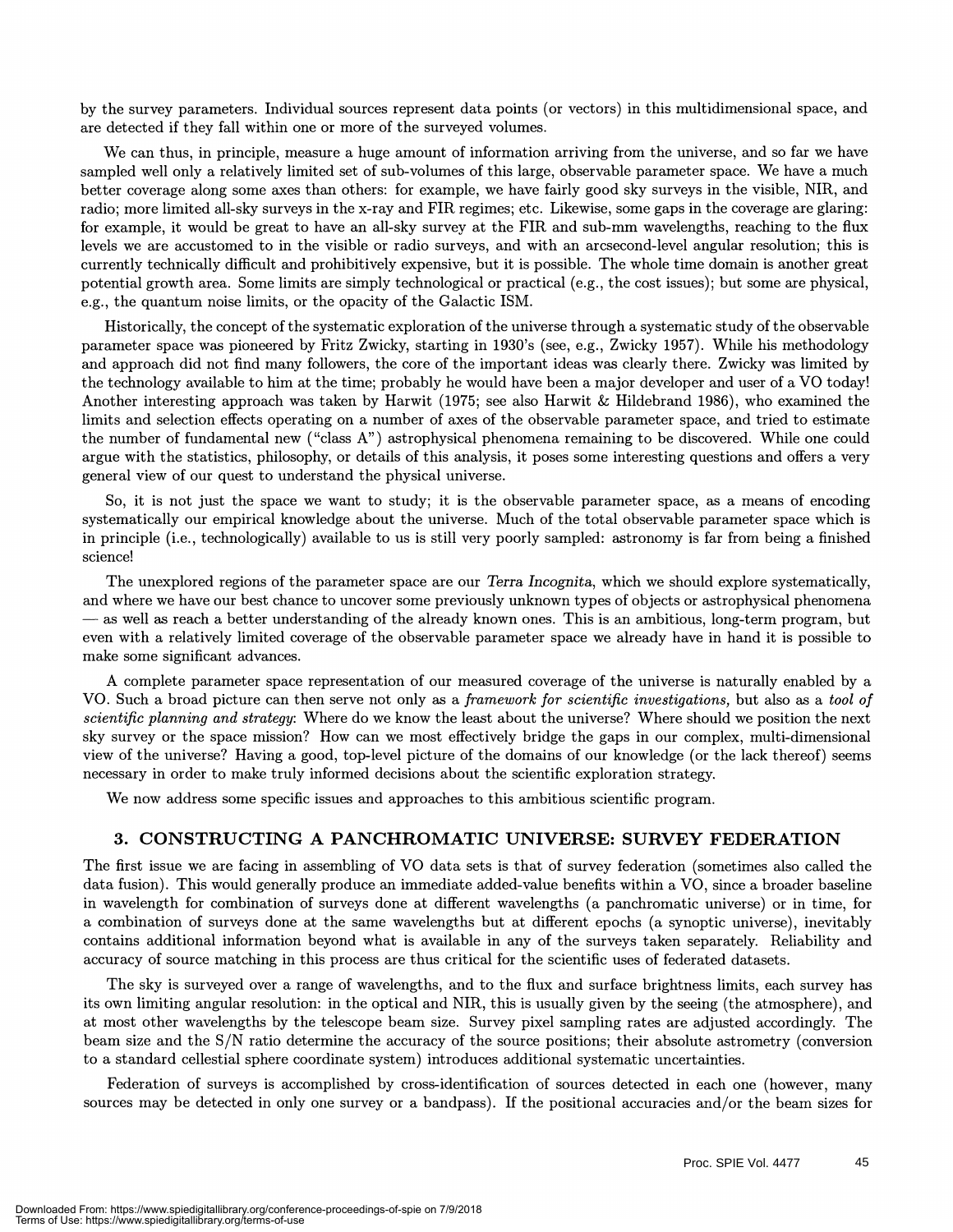

Figure 1. A schematic illustration of the problem of a panchromatic survey federation, where individual surveys may differ widely in terms of the angular resolution, source number density, foregrounds, and S/N ratios. If multiple positional coincidences for a given source ID are possible, additional information must be used to discern the most probable match.

the surveys are comparable, simple positional matching is usually sufficient; but if the effective angular resolutions and/or surface number densities of sources on the sky differ widely, more sophisticated approaches are needed (see, e.g., Lonsdale *et al.* 1997, Rutledge *et al.* 2000, and references therein). One can also introduce astrophysicallymotivated constraints, e.g., flux ratios for the possible counterparts; while that may be helpful in selecting common types of objects, it would by definition bias against discovering sources with anomalous or unusual properties (e.g., spectral energy distributions).

#### 4. CLUSTERING ANALYSIS CHALLENGES IN THE VO CONTEXT

A major exploration technique envisioned for the VO would be the unsupervised clustering of data vectors in some parameter space of observed properties of detected sources. Aside from the computational challenges when large numbers of data vectors and large numbers of dimensions are involved, this task poses some highly non-trivial statistical and methodological problems, inviting collaborative efforts between astronomers, computer scientists, and statisticians. The problems are driven not just by the sheer size of the data sets, but mainly by the *heterogeneity* and intrinsic complexity of the data.

Separation of data into different types of objects, be it known or unknown in nature, can be approached as a problem in automated classification or clustering analysis. This is a part of a more general and rapidly growing field of Data Mining (DM) and Knowledge Discovery in Databases (KDD). We see here great opportunities for collaborations between astronomers and computer scientists and statisticians. For an overview of some of the issues and methods, see the volume edited by Fayyad et al. (1996).

Once the measurements of source parameters from one or a number of federated sky surveys are assembled, they can be represented as data vectors in some (usually high-dimensionality) parameter space of observed source attributes. The exploration of observable parameter spaces, created by combining of large sky surveys over a range of wavelengths, will be one of the chief scientific purposes of a VO. This includes an exciting possibility of discovering some previously unknown types of astronomical objects or phenomena (see Djorgovski *et al.* 2001a, 2001b), and even a more general approach to SETI (Djorgovski 2000).

Whereas some of the VO science would be done in the image (pixels) domain, and some in the interaction between the image and catalog domains, most of the science (at least in the initial years) may be done purely in the catalog domain of individual or federated sky surveys. A typical VO data set may be a catalog of  $\sim 10^8 - 10^9$  sources with  $\sim 10^2$  measured attributes each, i.e., a set of  $\sim 10^9$  data vectors in a  $\sim 100$ -dimensional parameter space.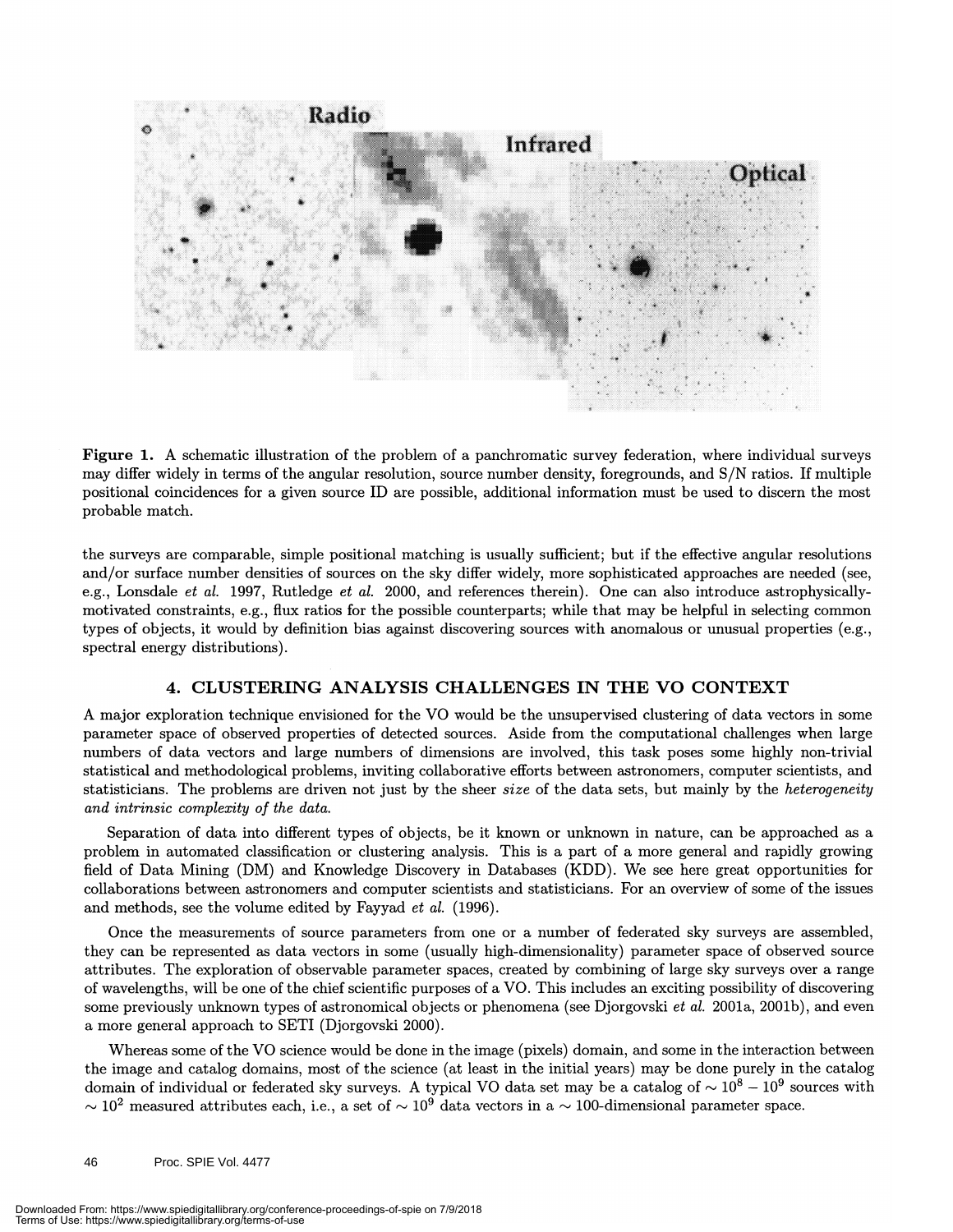Dealing with the analysis of such data sets is obviously an inherently multivariate statistical problem. Cornplications abound: parameter correlations will exist; observational limits (selection effects) will generally have a complex geometry; for some of the sources some of the measured parameters may be only upper or lower limits; the measurement errors may vary widely; some of the parameters will be continuous, and some discrete, or even without a well-defined metric; etc. In other words, analysis of the VO data sets will present many challenging problems for applied multivariate statistics, and their correct statistical description should translate into a proper (and computationally efficient) algorithmic representation.

In the catalog domain, data can be viewed as a set of n points or vectors in an  $m$ -dimensional parameter space, where n can be in the range of many millions or even billions, and  $m$  in the range of a few tens to hundreds. The data may be clustered in  $k$  statistically distinct classes, which could be modeled, e.g., as multivariate Gaussian clouds, and which hopefully correspond to physically distinct classes of objects (e.g., stars, galaxies, quasars, etc.). If the number of object classes k is known (or declared) a priori, and training data set of representative objects is available, the problem reduces to supervised classification, where tools such as Artificial Neural Nets or Decision trees can be used. This is now commonly done for star-galaxy separation in the optical or NIR sky surveys (e.g., Odewahn et al. 1992, or Weir et al. 1995). Searches for known types of objects with predictable signatures in the parameter space (e.g., high-z quasars) can be also cast in this way.

However, a more interesting and less biased approach is where the number of classes k is not known, and it has to be derived from the data themselves. The problem of unsupervised classification is to determine this number in some objective and statistically sound manner, and then to associate class membership probabilities for all objects. Majority of objects may fall into a small number of classes, e.g. , normalstars or galaxies. What is of special interest are objects which belong to much less populated clusters, or even individual outliers with low membership probabilities for any major class. Some initial experiments with unsupervised clustering algorithms in the astronomical context include, e.g., Goebel et al. (1989), Weir et al. (1995), de Carvalho et al. (1995), Yoo et al. (1996), etc., but full-scale applications to major digital sky surveys yet remain to be done.

This may be a computationally very expensive problem. For the simple K-means algorithm, the computing cost scales as  $K \times N \times I \times D$ , where K is the number of clusters chosen a priori, N is the number of data vectors (detected objects), I is the number of iterations, and  $D$  is the number of data dimensions (measured parameters per object). For the more powerful Expectation Maximisation technique, the cost scales as  $K \times N \times I \times D^2$ , and again one must decide a priori on the value of  $K$ . If this number has to be determined intrinsically from the data, e.g., with the Monte Carlo Cross Validation method, the cost scales as  $M \times K_{max}^2 \times N \times I \times D^2$  where M is the number of Monte Carlo trials/partitions, and  $K_{max}$  is the maximum number of clusters tried. Even with the typical numbers for the existing large digital sky surveys  $(N \sim 10^8 - 10^9, D \sim 10 - 100)$  this is already reaching in the realm of Terascale computing, especially in the context of an interactive and iterative application of these analysis tools. Development of faster and smarter algorithms is clearly a priority.

One technique which can simplify the problem is the multi-resolution clustering. In this regime, expensive parameters to estimate, such as the number of classes and the initial broad clustering are quickly estimated using traditional techniques, and then one could proceed to refine the model locally and globally by iterating until some objective statistical (e.g. , Bayesian) criterion is satisfied.

Physically, the data set may consist of a number of distinct classes of objects, such as stars (including a range of spectral types), galaxies (including a range of Hubble types or morphologies), quasars, etc. Within each object class or subclass, some of the physical properties may be correlated, and some of these correlations may be already known and some as yet unknown, and their discovery would be an important scientific result by itself. Some of the correlations may be spurious (e.g., driven by sample selection effects), or simply uninteresting (e.g., objects brighter in one optical bandpass will tend to be brighter in another optical bandpass). Correlations of independently measured physical parameters represent a reduction of the statistical dimensionality in a multidimensional data parameter space, and their discovery may be an integral part of the clustering analysis.

Typical scientific questions posed by an astronomer (VO user) may include: How many statistically distinct classes of objects are in this data set, and which objects are to be assigned to which class, along with association probabilities? Are there any previously unknown classes of objects, i.e., statistically significant "clouds" in the parameter space distinct from the "common" types of objects (e.g., normal stars or galaxies)? Are there rare outliers, i.e., individual objects with a low probability of belonging to any one of the dominant classes? Are there interesting (in general,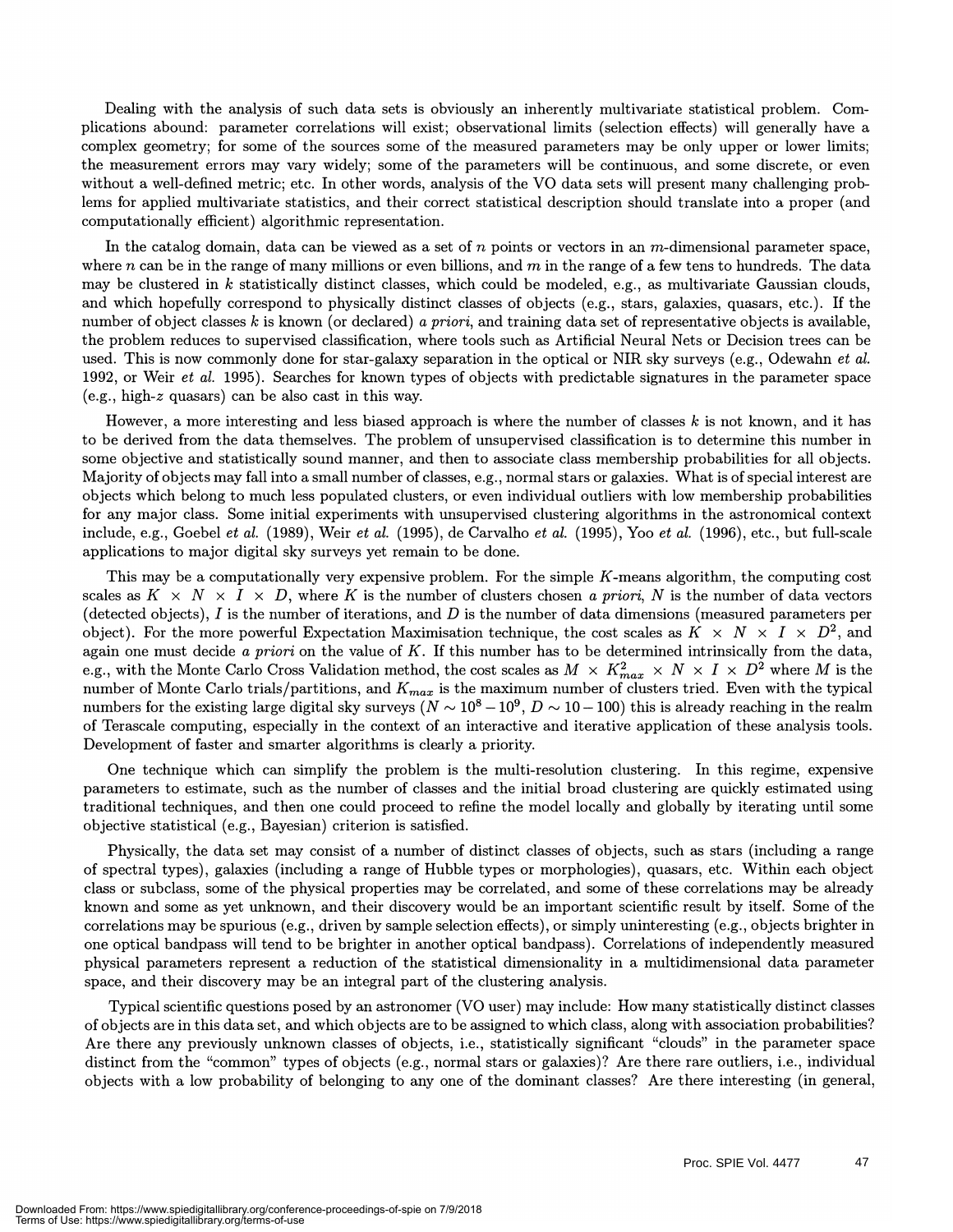### A Generic Machine-Assisted Discovery Problem: Data Mapping and a Search for Outliers



Figure 2. A schematic illustration of the problem of clustering analysis in some parameter space. In this example, there are 3 dimensions,  $p1$ ,  $p2$ , and  $p3$  (e.g., some flux ratios or morphological paremeters), and most of the data points belong to 3 major clusters, denoted  $dc1$ ,  $dc2$ , and  $dc3$  (e.g., stars, galaxies, and ordinary quasars). One approach is to isolate these major classes of objects for some statistical studies, e.g., stars as probes of the Galactic structure, or galaxies as probes of the large scale structure of the universe, and filter out the "anomalous" objects. A complementary view is to look for other, less populated, but statistically significant, distinct clusters of data points, or even individual outliers, as possible examples of rare or unknown types of objects. Another possibility is to look for holes (negative clusters) within the major clusters, as they may point to some interesting physical phenomenon — or to a problem with the data.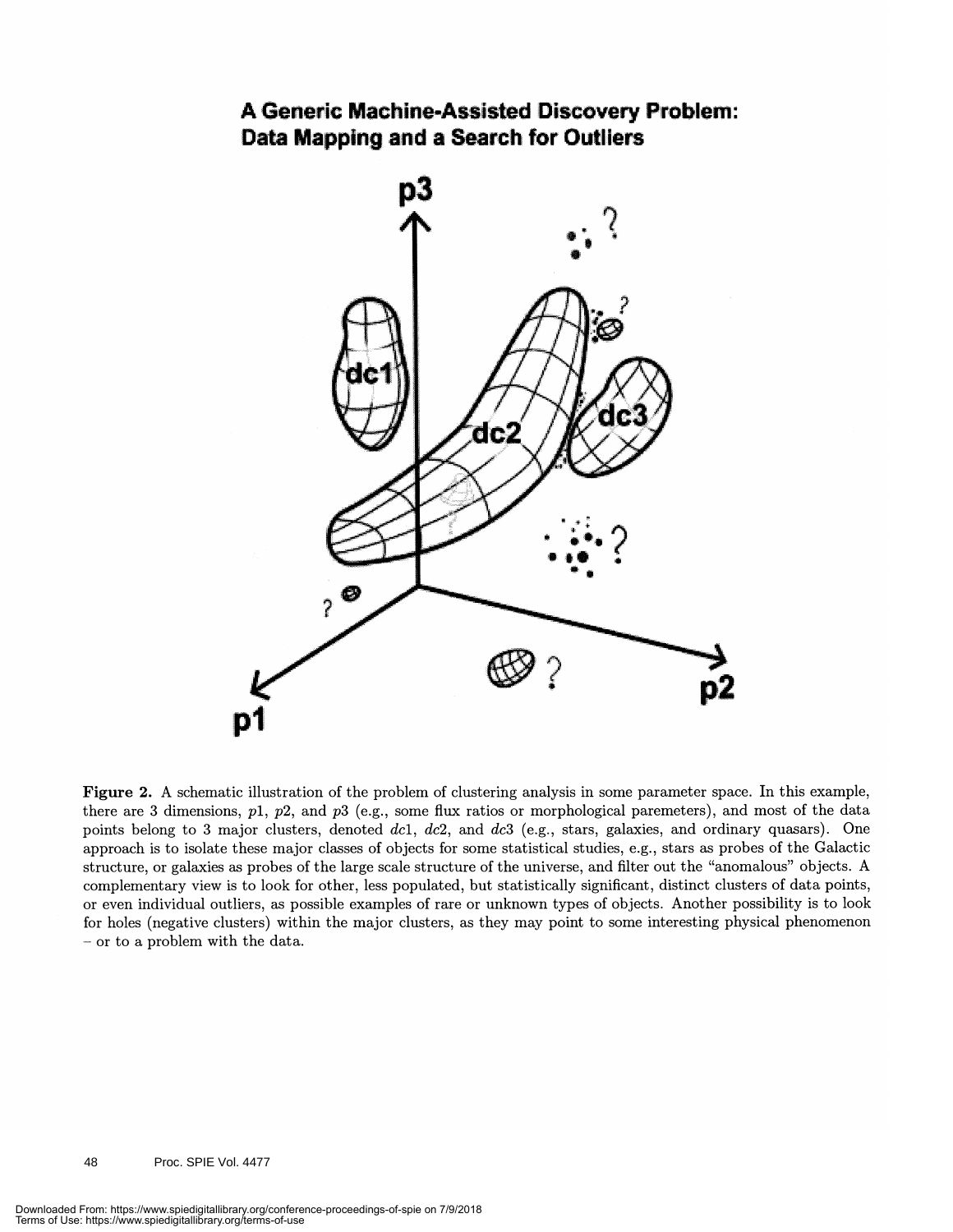

Figure 3. An actual example of a color parameter space selection of astrophysically interesting types of objects (high-redshift and type-2 quasars), selected from Digital Palomar Observatory Sky Survey (DPOSS; Djorgovski et al. 1999).  $Top: A$  representative color-color plot for objects classified as PSF-like in DPOSS. The dots are normal stars with  $r \sim 19$  mag. Solid circles are some of the  $z > 4$  quasars, and open circles are some of the type-2 quasars found in this survey. Middle : A spectrum of a typical  $z > 4$  quasar, with the DPOSS bandpasses shown as the dotted lines. The mean flux drop blueward of the Ly $\alpha$  line, caused by the absorption by Ly $\alpha$  forest and sometimes a Lyman-limit system, gives these objects a very red  $(g - r)$  color, while their intrinsic blue color is retained in  $(r - i)$ , placing them in the lower right portion of this color-color diagram. Bottom : A spectrum of a typical type-2 quasar, with the DPOSS bandpasses shown as the dotted lines. The presence of the strong [O III] lines is the r band places such objects below the stellar locus in this color-color diagram.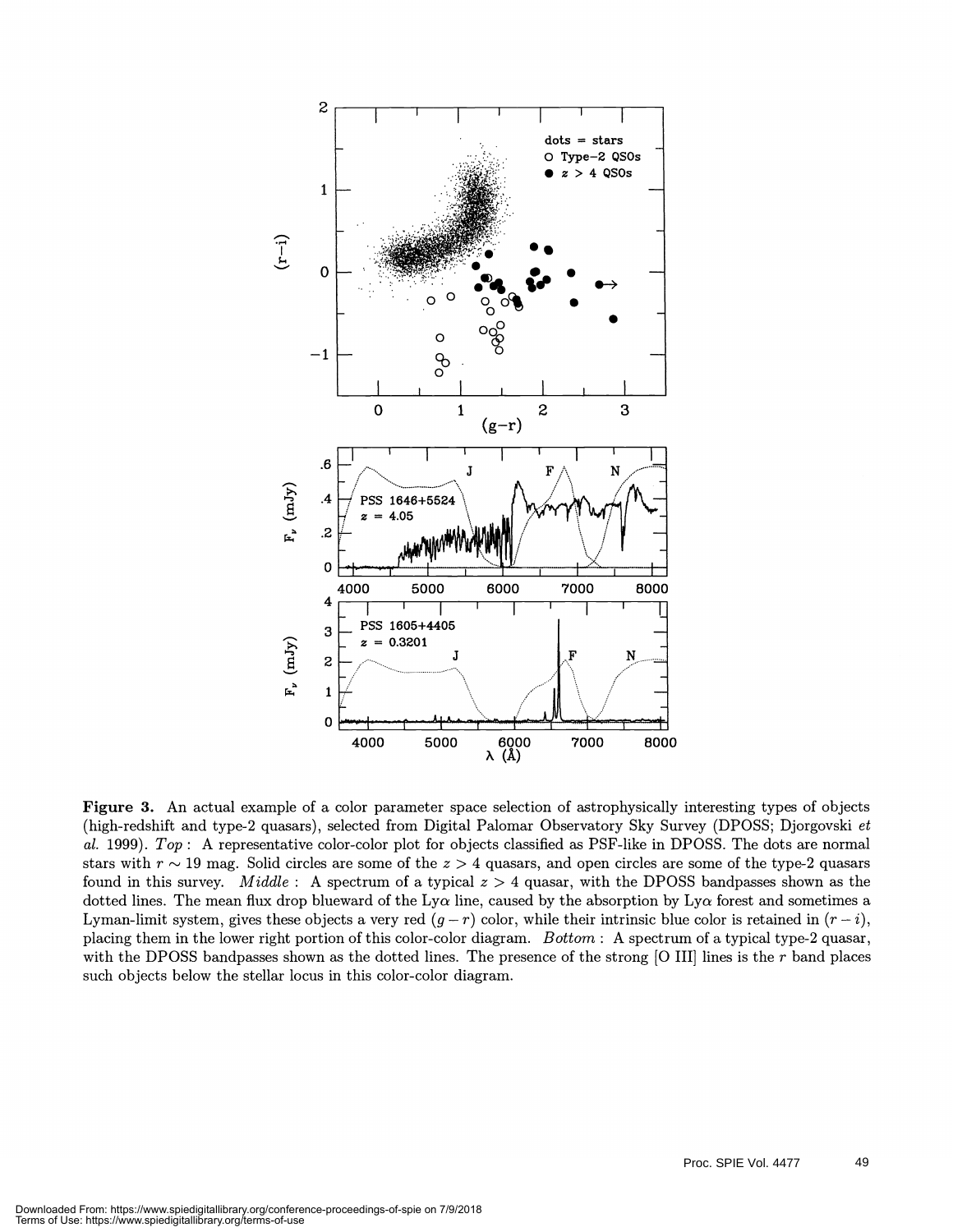multivariate) correlations among the properties of objects in any given class, and what are the optimal analytical expressions of such correlations?

However, the rich data sets we anticipate for such studies also have many complications. Their construction, especially if multiple sky surveys, catalogs, or archives are being federated (an essential VO activity) will inevitably be imperfect, posing quality control problems which must be discovered and solved first, before the scientific exploration even starts. Sources may be mismatched, there will be some gross errors or instrumental glitches within the data, subtle systematic calibration errors may affect pieces of the large data sets, etc.

In addition to the size (Terabytes, billions of data vectors) and dimensionality (hundreds of attributes per source), technical difficulties may be driven by the intrinsic heterogeneity of the data: Some of the parameters would be primary measurements, and others may be derived attributes, such as the star-galaxy classification (e.g., from a supervised classifier such as an Artificial Neural Net, or some Bayesian scheme), some may be "flags" rather than numbers, some would have error-bars associated with them, and some would not, and the error-bars may be functions of some of the parameters, e.g., fluxes. Some measurements would be present only as upper or lower limits. Some would be affected by "glitches" due to instrumental problems, and if a data set consists of a merger of two or more surveys, e.g. , cross-matched optical, infrared, and radio (and this would be a common scenario within a VO), then some sources would be misidentified, and thus represent erroneous combinations of subsets of data dimensions. Surveys would be also affected by selection effects operating explicitly on some parameters (e.g., coordinate ranges, flux limits, etc.) , but also mapping onto some other data dimensions through correlations of these properties; some selection effects may be unknown. These issues affect the proper statistical description of the data, which then must be reflected in the clustering algorithms.

Even after the data sets have been optimally cleaned from glitches and fully specified, the intrinsic nature of the object classes in the parameter space may not be so simple. The commonly used mixture-modeling assumption of clusters represented as multivariate Gaussian clouds is rarely a good descriptor of the reality. These multivariate "clouds" in the parameter space may have a power-law or exponential tails in some or all of the dimensions, and some may have sharp cutoffs, etc. This becomes a critical issue in evaluating the membership probabilities in partly overlapping clusters, or in a search for outliers (anomalous events) in the tails of the distributions. In general, the proper functional forms for the modeling of clusters are not known a priori, and must be discovered from the data. Applications of non-parametric techniques may be essential here.

The clusters may be well separated in some of the dimensions, but not in others. How can we objectively decide which dimensions are irrelevant, and which ones are useful? An automated and objective rejection of the "useless" dimensions, perhaps through some statistically defined enthropy criterion, could greatly simplify and speed up the clustering analysis. Techniques for dimensionality reduction, including principal component analysis and others can be used as preprocessing techniques to automatically derive the dimensions that contain most of the relevant information.

The *topology* of clustering may not be simple: there may be clusters within clusters, holes in the data distribution (negative clusters?) , multiply-connected clusters, etc. Clustering may be hierarchical or multi-scale (i.e. , clusters embedded within the clusters), etc.

In many situations, scientifically informed input is needed in designing the clustering experiments. Some observed parameters may have a highly significant, large dynamical range, dominate the sample variance, and naturally invite division into clusters along the corresponding parameter axes; yet they may be completely irrelevant or uninteresting scientifically. For example, if one wishes to classify sources of the basic of their broad-band spectral energy distributions (or to search for objects with unusual spectra), the mean flux itself is not important, as it mainly reflects the distance; coordinates on the sky may be unimportant (unless one specifically looks for a spatial clustering) ; etc. Thus, a clustering algorithm may divide the data set along one or more of such axes, and completely miss the really scientifically interesting partitions, e.g., according to the colors of objects.

One can also use intelligent sampling methods where one forms "prototypes" of the case vectors and thus reduces the number of cases to process. Prototypes can be determined from simple algorithms to get a rough estimate, and then refined using more sophisticated techniques. A clustering algorithm can initially operate in the prototype data space. The clusters found can then be refined by locally replacing each prototype by its constituent population and reanalyzing the clusters.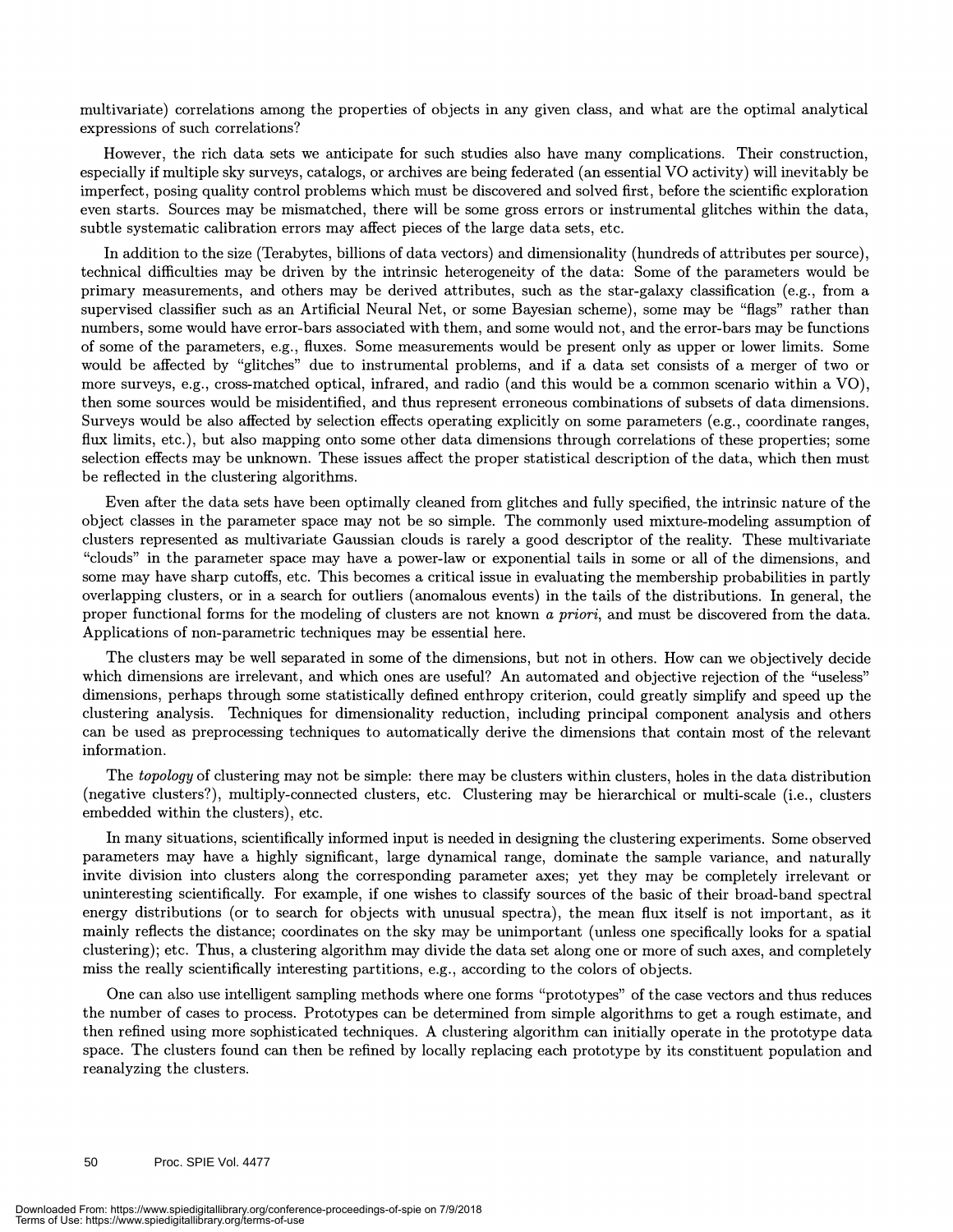

Figure 4. Clustering of galaxies in the physical space (a special case of data vectors in a parameter space, whose axes are simply spatial coordinates) illustrates some of the problems described here. Actual galaxy clusters are non-linear overdensities superposed on a clustered background; their detection requires an algorithm which can separate them correctly from fluctuations in an  $\sim 1/f$  noise background. The clustering has a complex topology, of filaments, sheets, and voids (negative clusters), and most commonly used algorithms would simply cut up this density field into strings of Gaussian beads, thus missing the essential feature of the physical distribution. (Image from a numerical simulation of structure formation, by F. Summers and the GC3 consortium, http://lca.ncsa.uiuc.edu:8080/Summers/).

#### 5. CONCLUDING COMMENTS

An array of good unsupervised classification techniques will be an essential part of a VO toolkit. Blind applications of the commonly used (commercial or home-brewed) clustering algorithms could produce some seriously misleading or simply wrong results. The clustering methodology must be robust enough to cope with these problems, and the outcome of the analysis must have a solid statistical foundation.

Effective and powerful data visualization, applied in the parameter space itself, is another essential part of the interactive clustering analysis. Good visualisation tools are also critical for the interpretation of results, especially in an iterative environment. While clustering algorithms can assist in the partitioning of the data space, and can draw the attention to anomalous objects, ultimately a scientist guides the experiment and draws the conclusions.

Another key issue is interoperability and reusability of algorithms and models in a wide variety of problems posed by a rich data environment such as federated digital sky surveys in a VO. Implementation of clustering analysis algorithms must be done with this in mind.

Finally, scientific verification and evaluation, testing, and follow-up on any of the newly discovered classes of objects, physical clusters discovered by these methods, and other astrophysical analysis of the results is essential in order to demonstrate the actual usefulness of these techniques for a VO or other applications. Clustering analysis can be seen as a prelude to the more traditional type of astronomical studies, as a way of selecting of interesting objects of samples, and hopefully it can lead to advances in statistics and applied computer science as well.

In our experience, design and application of clustering algorithms must involve close working collaboration between astronomers, computer scientists and statisticians. There are too many unspoken assumptions, historical background knowledge specific to a given discipline, and an opaque jargon; constant communication and interchange of ideas are essential. Such genuine intellectual partnerships are guaranteed to produce results and advances in all of the disciplines involved.